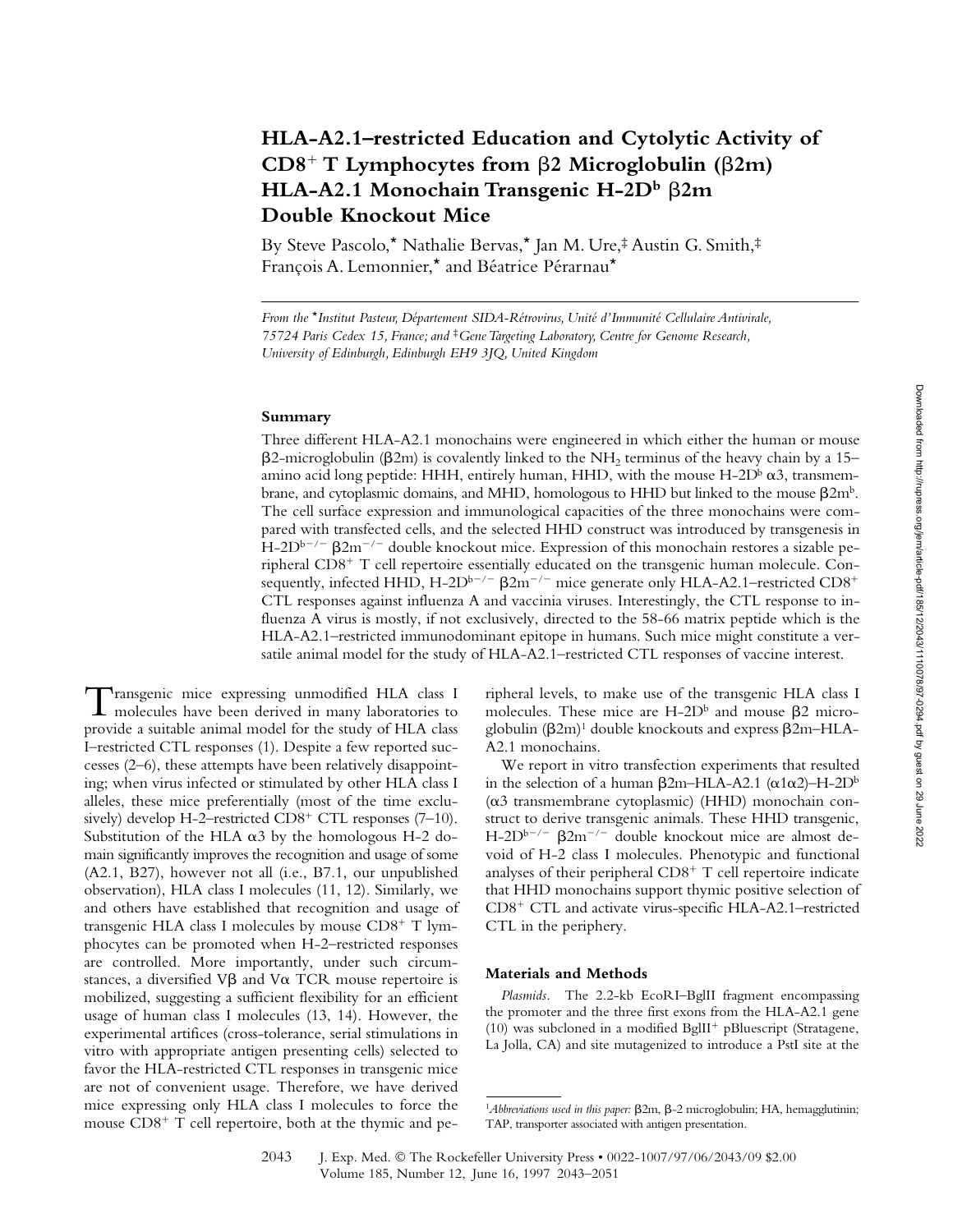$3'$  end of the first exon and a BamHI site at the  $5'$  end of the second exon (HLA-A2.1 PB plasmid). BamHI and MscI restriction sites were introduced at the  $5'$  and  $3'$  ends of human  $\beta$ 2m and murine  $\beta$ 2m<sup>b</sup> cDNA, respectively, corresponding to the mature form (without leader sequence) of the proteins. A three-partner ligation was performed between the 5' PstI (T4 polymerase blunt ended), 3' BamHI-digested HLA-A2.1 PB plasmid, the 5' BamHI (Klenow blunt ended),  $3'$  MscI-digested human or murine  $\beta$ 2m cDNA, and a pair of complementary synthetic oligonucleotides (Genset, Paris, France) coding for a  $(Gly<sub>4</sub>Ser)<sub>3</sub>$  linker with 5' blunt and 3' BamHI cohesive end. Final constructs were verified by double-stranded DNA sequencing (Sequenase version 2.0; United States Biochemical, Cleveland, OH). In the final recombinant plasmids, super-exon I codes for the HLA-A2.1 leader sequence, the human or mouse  $\beta$ 2m, a 15 amino acid linker, and the  $\alpha$ 1 domain of HLA-A2.1. A 5.1-kb BglII–BamHI or a 2.3-kb BamHI fragment containing the fourth to eighth exons and the 3' untranslated region of the HLA-A2.1 or  $H$ -2D<sup>b</sup> genes, respectively, was subsequently introduced in the BglII site of this construct. This provided the entirely human HHH, human  $\beta$ 2m–HLA-A2.1 ( $\alpha$ 1 $\alpha$ 2) H-2D<sup>b</sup> ( $\alpha$ 3 to COOH terminus) HHD, and mouse  $\beta$ 2m<sup>b</sup>–HLA-A2.1  $(\alpha 1\alpha 2)$  H-2D<sup>b</sup> ( $\alpha$ 3 to COOH terminus) MHD coding plasmids.

A control construct was also created introducing the BamHI 3 fragment of the H-2D $^{\rm b}$  gene in the BglII site of the HLA-A2.1 gene (in wild-type configuration) providing a chimeric (HLA-A2.1  $\alpha$ 1 $\alpha$ 2, H-2D<sup>b</sup>  $\alpha$ 3, transmembrane and cytoplasmic) heavy chain.

*Cells and Transfectants.* RMA (transporter associated with antigen presentation [TAP] positive), RMA-S (TAP negative), EL4 ( $\beta$ 2m positive), and EL4 S3 Rob ( $\beta$ 2m negative) C57Bl/6 (H-2<sup>b</sup>) lymphoma cells were maintained in RPMI, 10% FCS. Cells (5 107) in 500  $\mu$ l of PBS were electroporated with 50  $\mu$ g of plasmid constructs and 1  $\mu$ g of pMCS (15) linearized DNA at 250 V and either 1,500 (RMA, RMA-S) or 1,050 (EL4, EL4 S3 Rob)  $\mu$ F using an Easyject gene pulser (Eurogentec, Seraing, Belgium). After 24 h, cells were transferred in selective medium containing 1 mg/ml G418 (GIBCO BRL, Paislay, U.K.) and cloned by limiting dilution. Neomycin-resistant clones expressing the monochains were identified by indirect immunofluorescence using unlabeled B9.12.1 (anti-HLA class I,  $F(ab)'2$ ) and goat anti-mouse Ig  $(F(ab)'2)$ FITC-conjugated antibodies and analyzed by flow cytofluorometry with a FACScan® (Becton Dickinson, San Jose, CA).

*Immunoprecipitations.* Cells  $(5 \times 10^6)$  were washed in methionine- and cystein-free RPMI medium (ICN Biomedicals, Inc., Costa Mesa, CA) supplemented with 10% dialyzed FCS and incubated for 45 min at  $37^{\circ}$ C in 1 ml of the same medium before labeling for 15 min with 1 mCi of [35S] methionine–cystein mix (Pro-mix; Amersham, Buckinghamshire, U.K.). Pelleted cells were lysed in PBS containing 1% BSA and 1% NP-40 (BDH Chemicals, Ltd., Poole, U.K.). Lysates were precleared (2 h, 4°C with protein A–Sepharose beads) and then incubated overnight at  $4^{\circ}$ C with 10 µg of purified anti-HLA-A2.1 (BB7.2) mAb. After addition of protein A–Sepharose beads and further incubation for 2 h at 4 C, beads were washed four times with 60 mM Tris HCl, pH 7.4, 150 mM NaCl, 0.5% deoxycholic acid, 5 mM EDTA, 1% NP-40, 0.1% SDS. Proteins were eluted, denatured, and separated by SDS-PAGE on 12% gels. Dryed gels were exposed on a Phosphorimager screen (Molecular Dynamics, Sunnyvale, CA) and analyzed using Imagequant program (Molecular Dynamics).

*Generation of CTL and Cytolytic Assays.* HLA-A3 transgenic C57Bl/6 mice were injected intraperitoneally with  $3 \times 10^7$  HLA-A2.1  $\times$  human  $\beta$ 2m transgenic C57Bl/6 mouse splenocytes. 2 wk later, splenocytes (5  $\times$  10<sup>7</sup>) from immunized mice were restimulated in vitro with  $3 \times 10^7$  irradiated (2,000 rads) HLA-A2.1  $\times$ 

human  $\beta$ 2m transgenic splenocytes for 5 d. Human recombinant IL-2 (Santa Cruz Biotechnology, Santa Cruz, CA) was added on day 3 of culture.

Influenza A–specific, HLA-A2.1–restricted HAM 42 CTL clone generated in HLA-A2.1 transgenic mice (8), was provided by Dr. V. Engelhard and maintained in vitro by weekly restimulation with HLA-A2.1–positive JY human lymphoblastoid cells, pulsed with  $10^{-6}$  M of influenza A matrix 58-66 synthetic peptide GILGFVFTL.

 $HHD^+$  H-2 $D^{b-/-}$   $\beta$ 2m<sup>-/-</sup> mice were intraperitoneally infected with either 1,000 hemagglutinin (HA) units (influenza A/PR/8/ 34, provided by Dr. J.-C. Manuguerra, Laboratoire de Genetiq Moleculair des Virus Respiratoir Institut Pasteur, Paris, France) or 107 PFU (vaccinia) viruses. 2–4 wk later,  $2.5 \times 10^7$  (influenza A) or  $6 \times 10^7$  (vaccinia) splenocytes were restimulated in vitro with 2.5  $\times$ 10<sup>7</sup> (influenza A) or  $3 \times 10^7$  (vaccinia) irradiated (3,000 rads) syngeneic red blood cell–depleted splenocytes infected for 1 h with influenza A (10 HA unit for 10<sup>6</sup> cells) or vaccinia (10 PFU/cell) viruses.

Responder mice were individually tested in a standard cytolytic assay 5 d later. In brief, 106 cells, uninfected or infected (1,000 HA units of influenza A or  $5 \times 10^7$  PFU of vaccinia viruses) for 1.5 h in medium without FCS and further incubated for 2 h in medium containing 5% FCS, were subsequently labeled with 100  $\mu$ Ci of sodium [<sup>51</sup>Cr]chromate for 1.5 h at 37<sup>o</sup>C and then washed three times. Cytolytic activity was determined in 4 h <sup>51</sup>Cr–release assays using V-bottom 96-well plates containing  $5 \times 10^3$ uninfected, influenza A matrix 58-66 peptide-pulsed  $(10^{-6}$  M) or virus-infected target cells/well in the presence of effector cells from bulk cultures. Effector/target ratios were as shown in Figs. 3 and 8. Results are the mean of triplicates calculated as  $100 \times$  [(experimental  $-$  spontaneous release) / (total  $-$  spontaneous release)], with maximal release being determined by lysis of target cells by 1 M HCl.

*Generation of H-2Db/ Knockout Mice.* A 10-kb HindIII fragment containing the whole  $H$ -2D<sup>b</sup> gene and a 1.9-kb PstI fragment encompassing the  $3'$  part of the third exon, the fourth intron, and the 5' part of the fourth exon were cloned in pBluescript (Stratagene) vector. The  $H$ -2D<sup>b</sup> targeting construct was generated by inserting a 4-kb XbaI 5' fragment from the H-2D<sup>b</sup> gene and a 1.3-kb KpnI 3' fragment from the PstI subclone in the corresponding restriction sites of the pGNA vector polylinker (16). CGR-8 embryonic stem cells were cultured as described (17) in the absence of feeder cells in medium supplemented with murine differentiation inhibiting factor and/or leukemia inhibiting factor. To isolate homologous recombinants, 108 cells were electroporated in 900 µl of PBS with 150 µg of SpeI-linearized plasmid DNA at 800 V and 3  $\mu$ F, using a Bio Rad Labs. (Hercules, CA) gene pulser and selected after 24 h in the presence of G418 (175  $\mu$ g/ml). 28 pools of 12 G418-resistant clones were screened by PCR, using a pGNA-specific 5' (CAGCAGAAACATACAAGCTGTC) and a H-2D<sup>b</sup> exon 5-specific 3' (AACGATCACCATGTAAGAGT-CAGT) pair of oligonucleotides, resulting in the amplification of the expected 1.6-kb fragment for 18 pools. The homologous recombination event, detected by hybridization of a 5.6-kb HindIII fragment with a 3' noncoding BamHI-HindIII probe, was confirmed in six colonies by Southern blot analysis. Two out of five clones injected into C57BL/6 blastocysts gave rise to germline transmission of the mutation. Germline chimeras were mated with C57Bl/6 females and pups were typed by Southern blot analysis of tail DNA. Heterozygous offspring were backcrossed to C57BL/6 animals and then intercrossed at the N2 generation to give rise to two independent  $H\text{-}2D^{b-/-}$  homozygous strains. Inactivation of the H-2D<sup>b</sup> gene was confirmed by Southern blot analysis on tail DNA and immunofluorescence assay.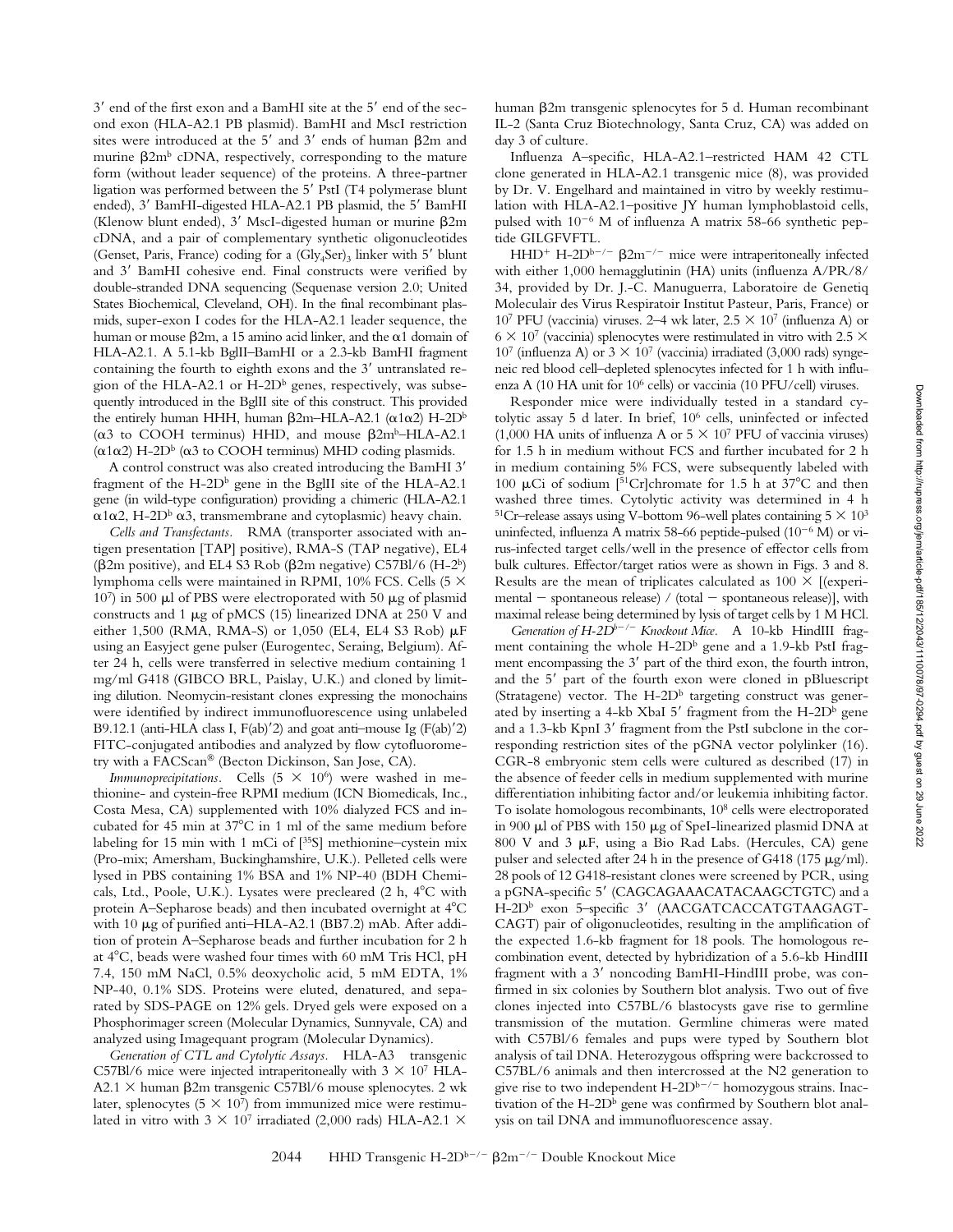*Generation of HHD Transgenic Mice.* A 4-kb SalI–NotI fragment containing the HHD construct was injected into C57Bl/6  $\times$ SJL oocytes. Transgenic mice identified by Southern blot analysis of tail DNA and immunofluorescence assay were crossed with H-2D<sup>b-/-</sup>  $\beta$ 2m<sup>-/-</sup> double knockout mice.

 $FACS^{\circledast}$  Analysis of the Peripheral T Cell Repertoire of HHD<sup>+</sup> H-2D<sup>b-/-</sup>  $\beta 2m^{-/-}$  Knockout Mice. Expression of the HHD monochain and lack of H-2D $^{\rm b}$  and H-2K $^{\rm b}$  were documented by indirect immunofluorescence analyses using B9.12.1 (anti–HLA class I), B22.249.R.19 (anti-H-2Db), and 20.8.4S unlabeled mAb, detected with F(ab)'2 FITC-conjugated goat anti-mouse IgG. Percentages of single CD4<sup>+</sup> and CD8<sup>+</sup> T lymphocytes were determined by double staining using phycoerythrin-labeled anti–mouse CD4 (CALTAG Labs., South San Francisco, CA) and biotinylated anti–mouse CD8 (CALTAG Labs.) detected with streptavidin– Perc-P (CALTAG Labs.). Expression of the different  $V\beta$  TCR were similarly analyzed using phycoerythrin-labeled anti-CD8 mAb (Phar-Mingen, San Diego, CA) and purified, FITC-labeled Vß2 (B.20.6), V $\beta$ 3 (KJ.25), V $\beta$ 4 (KT.10.4), V $\beta$ 5.1,.2 (MR.9.4), V $\beta$ 6 (44.22), V $\beta$ 7 (TR 130), V $\beta$ 8.1,.2,.3 (F.23.1), V $\beta$ 9 (MR. 10.2), V $\beta$ 10 (B.21.5), V $\beta$ 11 (RR.3.15), V $\beta$ 13 (MR.12.4), and V $\beta$ 17 (KJ.23.1)specific mAb. Splenocytes from three individual  $D^{b-/-}$ ,  $\beta 2m^{-/-}$ , HHD<sup>+</sup>, or HHD<sup>-</sup> mice were red blood cell depleted and enriched in T lymphocytes by wheat germ agglutinin (Sigma Chemical Co., St Louis, MO) precipitation of B lymphocytes and NK cells as described (18). Staining of 10<sup>6</sup> cells was performed in  $100 \mu$ l of PBS with 0.02% sodium azide for 30 min on ice. Purified mAb or F(ab)'2 were used at 10  $\mu$ g/ml and F(ab)'2 FITCconjugated goat anti–mouse IgG was used 1:100 diluted. A total of 25,000 1% paraformaldehyde-fixed cells per sample was subjected to one- or two-color analysis on FACScan®.

## **Results**

*Design of HLA-A2.1 Monochains.* Recombinant genes encoding HLA-A2.1 monochains were engineered, as illustrated in Fig. 1, by introducing between the first and second exon of the genomic HLA-A2.1 gene a  $\beta$ 2m cDNA (deprived of from the nucleotides corresponding to the leader sequence) and a pair of synthetic oligonucleotides encoding a 15 residue  $(Gly<sub>4</sub>Ser)$ <sub>3</sub> peptide linker, as already described (19, 20). The first intron of the HLA-A2.1 gene was therefore deleted resulting in a chimeric exon 1 that codes for the leader sequence of HLA-A2.1, the  $\beta$ 2m domain, the peptide linker, and the HLA-A2.1  $\alpha$ 1 domain. Three different HLA-A2.1 monochains were engineered: HHH, fully human; HHD, containing the mouse H-2D<sup>b</sup>  $\alpha$ 3, transmembrane, and cytoplasmic domains; and MHD, homologous to HHD, with the mouse instead of the human  $\beta$ 2m. All constructs, verified by sequencing, encode monochains in which the amino acid sequence of the leader, mature  $\beta$ 2m, and  $\alpha$ 1 domains are totally conserved.

*Expression in RMA Cells.* By indirect immunofluorescence analysis of RMA lymphoma transfected cells (Fig. 2 *A*), cell surface expression of HHH, HHD, and MHD monochains was compared to the cell surface expression of their heterodimeric counterparts. Despite selection of transfectants expressing similar amounts of monochain transcripts (as judged by semiquantitative PCR, data not shown) cell surface expression reaches the level of control cells only for



**Figure 1.** Design of the monochains. (*A*) Schematic representation of the monochains. Open area, human origin; hatched area, mouse origin. The thicker line corresponds to the 15 amino acid linker. (*B*) Linear representation of the final constructs. Open boxes, coding sequence of human origin; hatched boxes, coding sequences of mouse origin; closed box, 1.6-kb EcoRI–BamHI fragment from pBR328 plasmid. (*C*) Nucleotide and amino acid sequences of the created junctional regions.

HHH and HHD monochains. Surtransfection of MHDexpressing cells with the human  $\beta$ 2m gene corrects the defect of cell surface expression of this monochain (data not shown), suggesting, in spite of their covalent linkage, poor interaction between the mouse  $\beta$ 2m and the HLA-A2.1  $\alpha$ 1 and  $\alpha$ 2 domains (21, 22). Tested with a panel of nine HLA-A2.1–specific mAb (data not shown), the three monochains exhibited normal serological reactivities, indicating that the peptide linker does not markedly alter the overall threedimensional structure of the HLA-A2.1 molecule.

HLA-A2.1 monochains were exclusively detected as 60-kD proteins by immunoprecipitation using HLA-A2.1–specific BB7.2 mAb and PAGE analysis, suggesting that the fused molecules are not proteolytically separated after synthesis (Fig. 2 *B*).

Finally, recognition by mouse CTL of the monochains was evaluated (Fig. 3). An influenza A matrix-specific, HLA-A2.1–restricted CTL clone (HAM 42; 14) was first tested on target cells pulsed with synthetic 58-66 influenza matrix pep-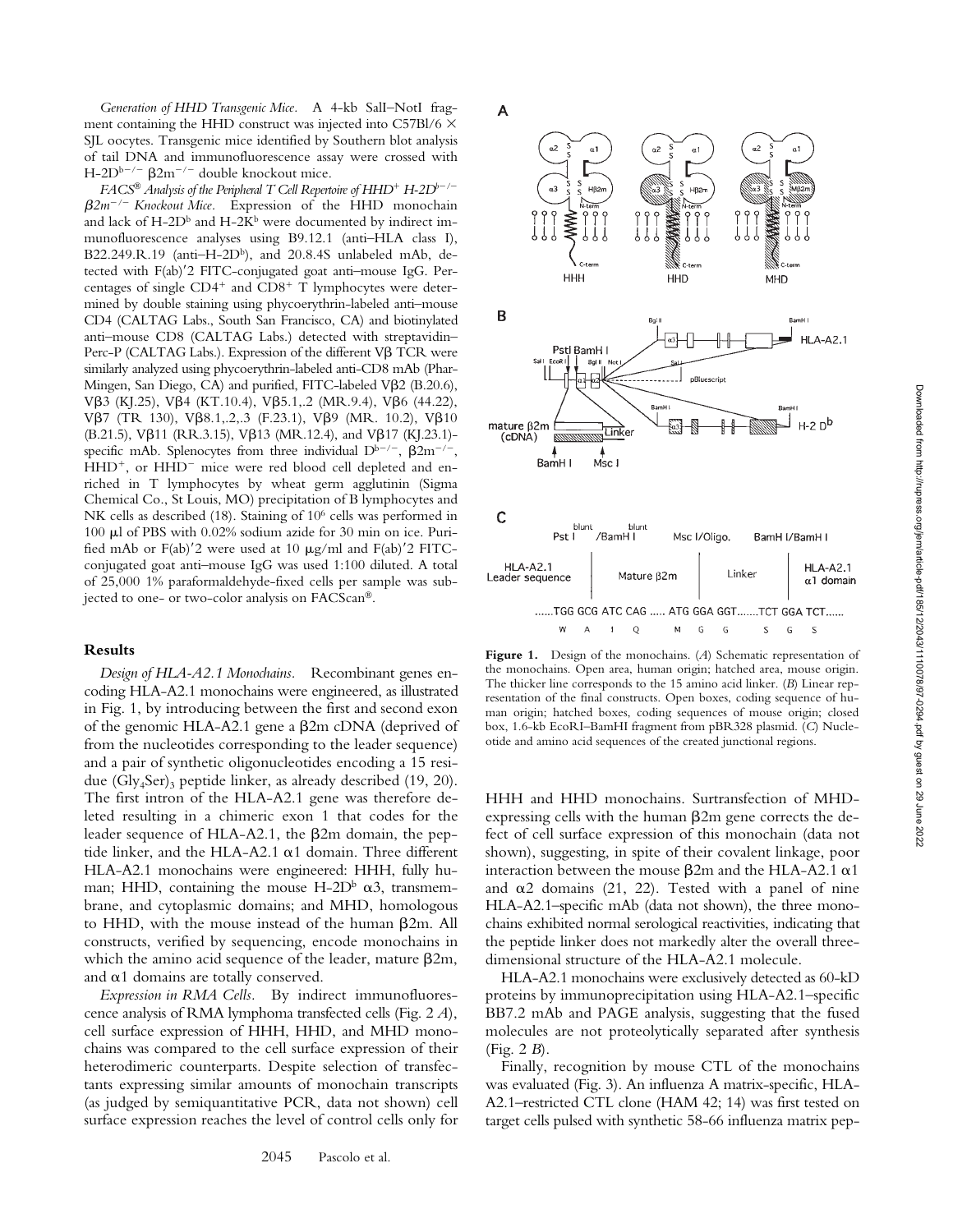

tides. This CTL clone killed HHH-, HHD-, and MHD-RMA monochain transfectants and RMA cells expressing heterodimeric HLA-A2.1  $\times$  human  $\beta$ 2m molecules with approximately the same efficiency (Fig. 3 *A*). Expression by the MHD and HHD monochains of a mouse H-2D $\alpha$   $\alpha$ 3





**Figure 2.** Monochain expression in RMA cells. (*A*) Flow cytometric analysis of RMA cells expressing HLA-A2.1 monochains or their heterodimeric counterpart, either wild-type (HLA-A2.1, A2) or chimeric (HLA-A2.1  $\alpha$ 1 $\alpha$ 2, H-2D<sup>b</sup>  $\alpha$ 3, transmembrane, cytoplasmic, A2D<sup>b</sup>) class I heavy chains associated with either human  $(RMA/A2/h\beta2m,$  $RMA/ A2D^b/h\beta 2m$  or mouse (RMA/A2D<sup>b</sup>)  $\beta$ 2m. HLA class I–specific B9.12.1 unlabeled mAb was detected with  $F(ab)'2 FITC$ conjugated goat anti–mouse IgG. Negative control was RMA untransfected cells. Results are expressed in fluorescence intensity (*x-axis*, log scale) and relative cell number (*y-axis*). (*B*) Untransfected and transfected RMA cells were [35S]methionine labeled as described in Materials and Methods, and immunoprecipitations were carried out with HLA-A2- Aw69–specific BB7.2 mAb.

domain that should facilitate their interaction with mouse CD8 molecules did not result in more efficient lysis, under our experimental conditions, by HAM 42 clone. CD8 independent recognition of target cells has been observed for some CTL clones, possibly related to the expression by these clones of TCR of high affinity (23). Therefore, to more precisely evaluate the impact of the mouse  $\alpha$ 3 domain on the recognition by mouse CTL of the HLA-A2.1 monochains, the same target cells were tested with polyclonally activated, HLA-A2.1–specific CTL, raised by immunization of C57BL/6 HLA-A3 transgenic mice with splenocytes of C57BL/6 HLA-A2.1  $\times$  human  $\beta$ 2m double transgenic mice. Such polyclonally activated CTL specifically lyse HLA-A2.1–positive human cell line (JY), HLA-A2.1 transfected P815(H-2<sup>d</sup>), and RMA(H-2<sup>b</sup>) murine cell lines (data not shown), as well as the three monochain transfectants. However, MHD and, more strikingly, HHD monochain transfectants were more efficiently recognized (Fig. 3 *B*). Thus, as already documented for heterodimeric HLA-A2.1 molecules (12), recognition by mouse CTL of the HLA-A2.1 monochains is facilitated by the introduction of a mouse  $\alpha$ 3 domain.

Figure 3. Recognition of the monochains by allospecific or influenza A matrix-specific CTL. 51Cr–release assays were performed as described in Materials and Methods. Spontaneous release was 15% for all targets. (*A*) Influenza A matrix-specific, HLA-A2.1–restricted CTL clone HAM 42 was tested against MHD, HHD, HHH monochains and heterodimeric HLA-A2.1  $\times$  human  $\beta$ 2m-transfected RMA target cells, without peptide (circles) or loaded (triangles) with 10<sup>-6</sup> M synthetic peptide (amino acid 58-66 from the influenza A matrix protein). (*B*) HLA-A2.1 allospecific CTL from HLA-A3 transgenic mice isolated as described in Materials and Methods were similarly tested against the same target cells. Background lysis of nontransfected target cells was 3% at all E/T ratios (data not shown).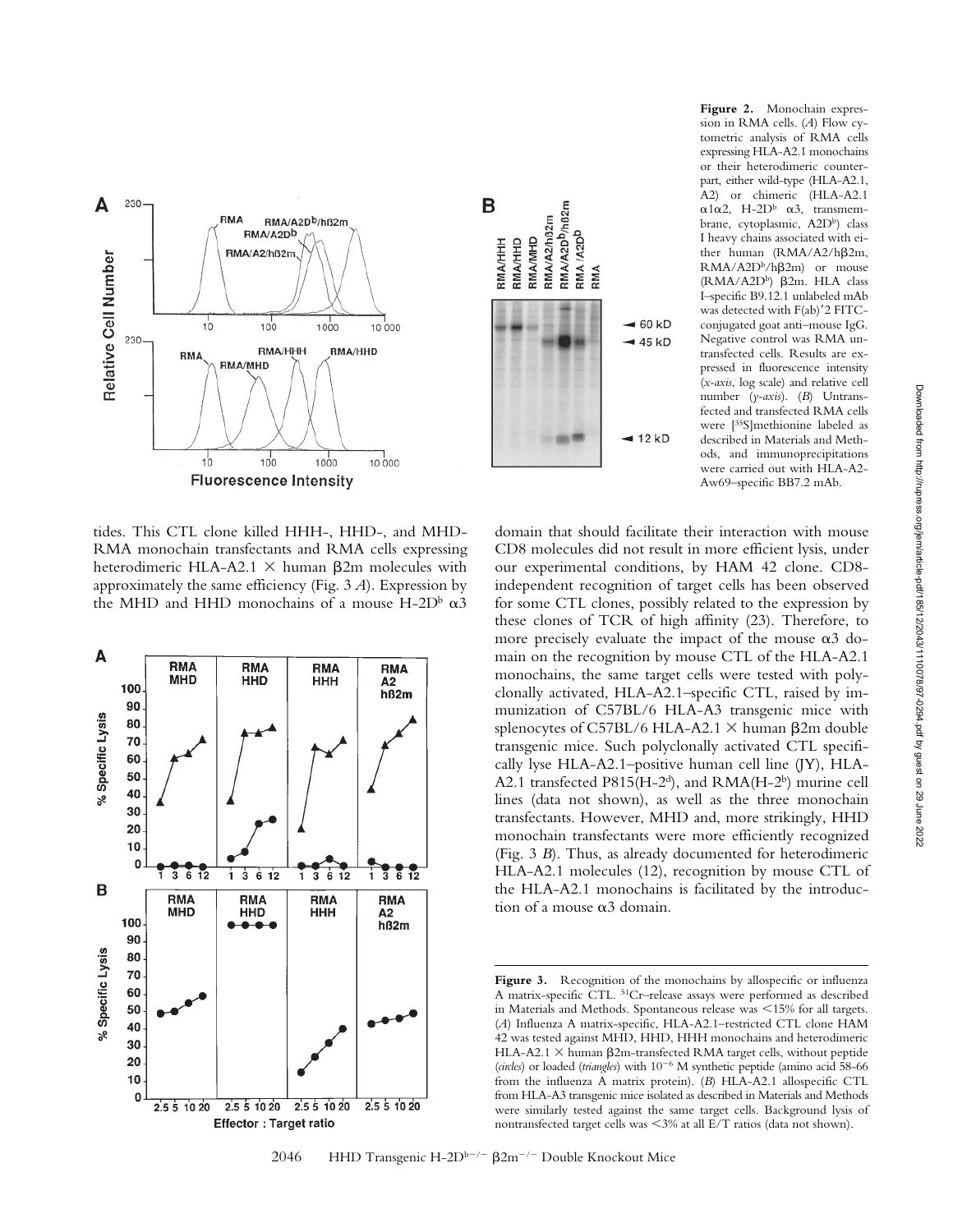

monochains. Cell surface–expressed monochains were stained with HLA class I–specific B9.12.1 unlabeled F(ab)'2 mAb detected with F(ab)'2 FITCconjugated goat anti–mouse IgG. Results are expressed in fluorescence intensity (*x-axis*, log scale) and relative cell number (*y-axis*). (*Left*) Cell surface expression of monochains after overnight culture at 37 or 25°C. (*Right*) Stabilization of cell surface expression of HLA-A2.1 monochains after overnight culture at 25°C, addition of  $10^{-5}$  M,  $10^{-6}$  M, or no synthetic peptide (amino acid 58-66 from influenza A virus matrix protein; *closed histograms*) and subsequent incubation for 4 h at 37°C.

180

 $100$ 

ò

า่ัด

'n

 $140$ 

 $110 -$ 

180

10000

 $100^{\circ}$ 

 $1000$ 

1000

190

 $100$ 

Ŕ.

190

 $100$ 

۱ċ

140

Relative Cell Number

1000

 $\frac{1}{10}$ 

100

 $100$ 

 $25^{\circ}$ 

Altogether, these in vitro studies of transfected cells show that the three HLA-A2.1 monochains are cell-surface expressed, serologically not altered, bind exogenous peptides, and are recognized by CTL. This suggests that they have a three-dimensional structure similar to wild-type heterodimeric molecules. They further argue for the selection of HHD molecules that are efficiently cell-surface expressed and that interact with the mouse CD8 molecules.

*Peptide-dependency of Cell Surface Expression.* Monochain constructs were introduced in TAP-deficient RMA-S cells to test whether cell surface expression of HLA-A2.1 monochains would be promoted at  $25^{\circ}$ C and stabilized at  $37^{\circ}$ C by the fixation of exogenous peptides (24). The results of these experiments are illustrated in Fig. 4. Cultivating transfected RMA-S cells at 25°C resulted in enhanced cellsurface expression of HHH, HHD, and, to a lesser extent, MHD monochains, which were stabilized at  $37^{\circ}$ C by the fixation of the 58-66 influenza matrix peptide. Thus, HLA-A2.1 monochains exhibited the same peptide dependency for stabilization as their heterodimeric counterparts. Moreover, at the surface of RMA-S transfectants, a relatively high basal expression of HLA-A2.1 monochains was observed at



Figure 5. Expression of the monochains in  $\beta$ 2m-deficient cells. Untransfected, HLA-A2.1  $\times$  human  $\beta$ 2m-, HHD-, or HHH-transfected  $\beta$ 2m<sup>-</sup> EL4 S3 Rob cells, cultured in medium containing 3% FCS and fully depleted in bovine  $\beta$ 2m by immunoadsorption on a bovine  $\beta$ 2mspecific (CAB.297) mAb column, were stained with B22.249.R.19 (H- $2D^{b}\alpha$ 1 $\alpha$ 2–specific), 20.8.4S (H-2K $^{b}\alpha$ 1 $\alpha$ 2–specific), or B9.12.1 (HLA class I-specific) unlabeled mAb, detected with F(ab)'2 FITC-conjugated goat anti–mouse IgG (goat anti–mouse FITC). Negative controls were with no first mAb. Results are expressed in fluorescence intensity (*x-axis*, log scale) and relative cell number (*y-axis*).

 $37^{\circ}$ C in the absence of exogenous peptides, suggesting, as established for wild-type heterodimeric HLA-A2 (25, 26), that HLA-A2.1 monochains in TAP-deficient cells bind a significant amount of hydrophobic leader peptides in the endoplasmic reticulum.

*Monochain Expression in 2m-deficient Cells.* 2m-deficient EL4 S3 Rob cells (27) were stably transfected with the monochain constructs to precisely evaluate the possibility that heavy chain–linked  $\beta$ 2m could promote the reexpres– sion of endogenous H-2 class I mouse heavy chains. To be in a situation analogous to that of  $\beta$ 2m knockout mice, selected clones of transfectants were cultured in medium supplemented with FCS deprived of bovine  $\beta$ 2m by extensive immunoadsorption on a bovine  $\beta$ 2m-specific, CAB.297 mAb column (28).

As illustrated in Fig. 5, we found limited, however repeatedly observed, reexpression of  $H$ -2 $D^b$ , a conclusion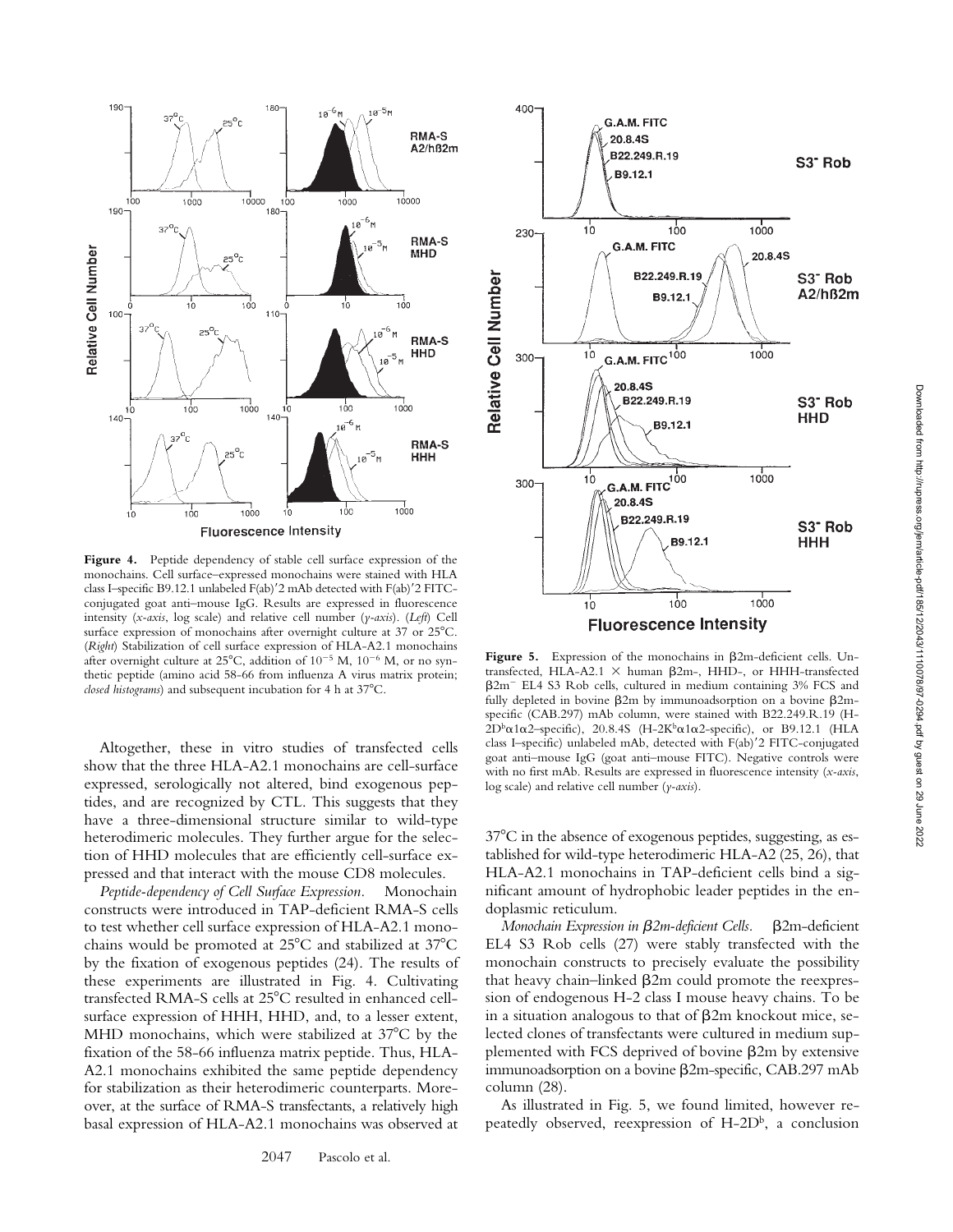

**Figure 6.** Disruption of the H-2D<sup>b</sup> gene. (*A*) Genomic structure of the H-2Db gene. *Black box*, coding exon; *hatched box*, noncoding exons. The 3 noncoding BamHI–HindIII probe used for Southern blot analysis and the length of the wild-type HindIII fragment are shown. (*B*) Restriction map of the SpeI-linearized targeting vector, which contains a 4-kb HindIII-XbaI 5' and a 1-kb KpnI-SpeI 3' fragment of the H-2D<sup>b</sup> gene. (C) Predicted structure of the targeted  $H$ -2D $<sup>b</sup>$  gene, in which the first three</sup> exons are replaced by the whole plasmid sequence; the 1.6-kb PCRamplified diagnostic fragment and the length of the diagnostic 5.6-kb HindIII fragment generated after recombination are shown. *H*, HindIII; *B*, BamHI; *X*, XbaI; *K*, KpnI; *Sp*, SpeI.

based on the fact that the B22.249.R.19 mAb reacts with the  $\alpha$ 1 $\alpha$ 2 H-2D<sup>b</sup> domains. Since H-2D<sup>b</sup> molecules are furthermore susceptible to reach cell surfaces in the absence of endogenous  $\beta$ 2m (29), we concluded that the production of HLA-A2.1 monochain transgenic mice should be associated with the destruction of both mouse  $\beta$ 2m and H-2Db genes, by homologous recombination. Altogether, these in vitro studies using transfected cells show the integrity and the functional capacities of HLA-A2.1 monochains and led us to select the HHD construct for the production of the HLA-A2.1 monochain transgenics mice.

*Expression of HHD Monochains in H-2D<sup>b-</sup>/<sup>-</sup> Mouse</sup> 2m/ Double Knockout Mice.* A targeting construct in which exons 1, 2, and 3 of the  $H$ -2D<sup>b</sup> gene were replaced by a plasmid conferring resistance to G418, was electroporated in CGR-8 embryonic stem cells (30), and homologous recombinants were identified at the clonal level by PCR and Southern blot analyses (Fig. 6). After blastocyst injection and reimplantation, chimeric mice were obtained, which gave germline transmission of the targeted gene.  $H\text{-}2D^{b-/-}$ homozygous animals were then produced. These animals show no profound quantitative and qualitative modifications of their CD8<sup>+</sup> T cell repertoire (data not shown, Perarnau et al., manuscript in preparation). These  $H\text{-}2D^{-/-}$ mice were crossed with  $\beta 2m^{-/-}$  knockout mice (31) to derive H-2D<sup>b-/-</sup>  $\beta$ 2m<sup>-/-</sup> double mutants. Since initial at-



**Figure 7.** Phenotypical characterization of  $H$ -2D<sup>b-/-</sup>,  $\beta$ 2m<sup>-/-</sup>, HHD transgenic mice. Flow cytometric analyses were performed on spleen T lymphocytes from H-2D<sup>b-/-</sup>,  $\beta 2m^{-/-}$ , HHD<sup>+</sup> (left), or HHD<sup>-</sup> (right) mice. (A) Expression of H-2K<sup>b</sup>, H-2D<sup>b</sup>, and HHD molecules detected with 20.8.4.S, B22.249.R.19, or B9.12.1 mAb, respectively and F(ab)'2 FITC-conjugated goat anti–mouse IgG, negative controls with no first mAb. Results are expressed in fluorescence intensity (*x-axis*, log scale) and relative cell number (*y-axis*). (*B*, *top*) Partial restoration of the peripheral pool of CD8<sup>+</sup> T lymphocytes. Double staining was performed with phycoerythrin-labeled anti-CD4 (*x-axis*, log scale) and biotinylated anti-CD8 detected with streptavidin–Perc-P (*y-axis*, log scale). (*Bottom*) Peripheral  $CD8<sup>+</sup> TCR$  repertoire. As illustrated for V $\beta$ 8.1.2.3, double staining was performed with FITC-labeled anti-V $\beta$ 2 (B.20.6), -V $\beta$ 3 (KJ.25), -V $\beta$ 4  $(KT.10.4)$ ,  $-V\beta5.1$ ,  $2$  (MR. 9.4),  $-V\beta6$  (44. 22),  $-V\beta7$  (TR 130),  $-V\beta8.1$ ,  $2$ ,  $3$  $(F.23.1)$ ,  $-V\beta$ 9 (MR.10.2),  $-V\beta$ 10 (B.21.5),  $-V\beta$ 11 (RR.3.15),  $-V\beta$ 13  $(MR.12.4)$ , and  $-V\beta17$  (KJ.23.1)–specific mAb (*x-axis*, log scale) and phycoerythrin-labeled anti-CD8 mAb (*y-axis*, log scale).

tempts to use these mice for transgenesis failed,  $C57BL/6 \times$ SJL were used as recipients. Transgenic animals identified by Southern blotting and serological analyses were crossed with H-2D<sup>b-/-</sup>  $\beta$ 2m<sup>-/-</sup> knockout mice to derive HHD (heterozygous)  $H-2D^{b-/-}$   $\beta 2m^{-/-}$  experimental animals.

Weak (compared to endogenous H-2 class I molecules in normal mice), but significant, expression of the transgenic HHD molecules on unactivated peripheral T lymphocytes was documented by indirect immunofluorescence and FACS® analysis. Under similar conditions, no  $H-2K^b$  and  $H-2D^b$ molecules could be detected (Fig. 7 *A*). This expression of HHD monochains partially restores the peripheral pool of CD8- T lymphocytes (5.5% of the T lymphocytes instead of 20–30% in normal mice). More importantly, testing the 10 available anti-V $\beta$  mAb, it appeared, as illustrated in Fig.  $7 B$  for V $\beta$ 8, that these  $CD8^+$  T lymphocytes exhibited a diversified TCR repertoire. By comparison with  $H\text{-}2D^{b-/-}$  $\beta$ 2m<sup>-/-</sup> double knockout mice, which are almost com-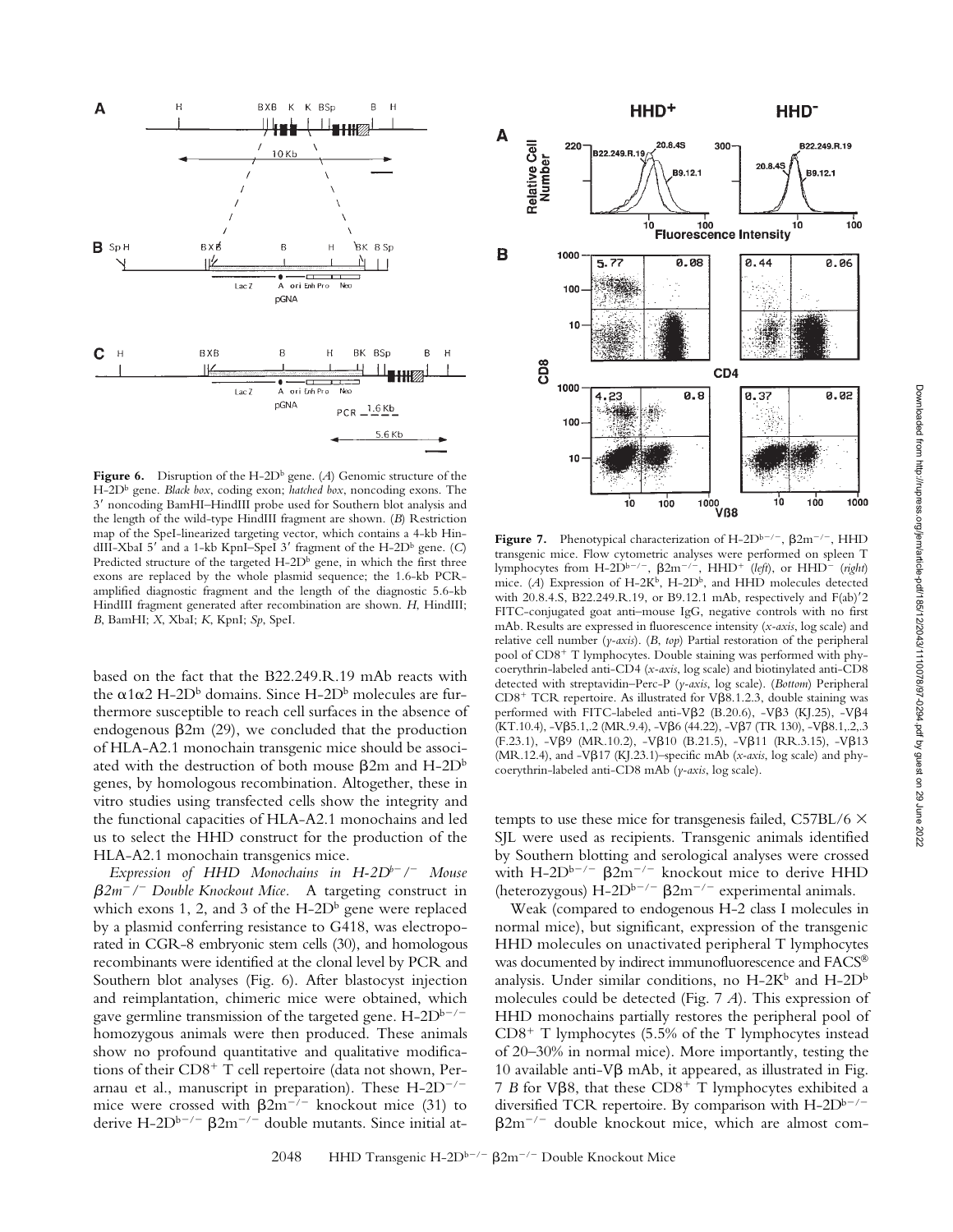

**Figure 8.** Virus-specific, HLA-A2.1–restricted CTL responses of H-2D<sup>b-/-</sup>,  $\beta$ 2m<sup>-/-</sup> HHD transgenic mice. 2–4 wk after immunization, CTL were restimulated in vitro for 5 d and <sup>51</sup>Cr-release assays were performed. Targets were  $\beta$ 2m-deficient (EL4 S3<sup>-</sup>), wild type (EL4), HHD, or HLA-A2.1  $\times$  human  $\beta$ 2m-transfected EL4 S3<sup>-</sup> and HLA-A2A2D<sup>b</sup>  $\times$ human  $\beta$ 2m-transfected RMA cells either uninfected (A and B, *closed circles*), vaccinia (*A*, *closed triangles*), influenza A (*B*, *closed triangles*) infected, or influenza A matrix (58-66) peptide pulsed (*B*, *open triangles*). Spontaneous release was 15% for all target cells.

pletely deprived of peripheral CD8<sup>+</sup> T lymphocytes, these results suggest that HHD monochains promote CD8<sup>+</sup> T cell positive education in the thymus.

*CTL Responses of HHD H-2Db<sup>* $-$ *</sup> /<sup>-</sup>*  $\beta$ *2m<sup>* $-$ *</sup> /<sup>-</sup> Mice. HHD* (heterozygous)  $H-2D^{b-/-}$   $\beta 2m^{-/-}$  animals were intraperitoneally infected with either vaccinia or influenza A viruses. 2–4 wk later, splenocytes were restimulated in vitro with virus-infected syngeneic irradiated splenocytes and tested 5 d later in a classical 51Cr–release assay.

All animals tested (four out of four for each virus) have developed virus-specific, HHD-restricted CTL responses allowing the in vitro killing of virally infected HHD-transfected cells (Fig. 8). No significant lysis was observed testing the effector cells on vaccinia- or influenza A–infected EL4 cells, indicating that the CTL generated were HLA-A2.1 restricted. Two additional points are worth mentioning. First, these CTL recognized uninfected HHD-transfected cells loaded with the 58-66 influenza A matrix peptide with the same efficiency as infected cells (Fig. 8 *B*). Second, the CTL responses appeared strongly CD8 dependent, HHD-transfected cells (as well as their heterodimeric counterparts) being much more efficiently recognized than transfectants expressing a fully human molecule.

## **Discussion**

Comparative analyses of the cell surface expression and CTL recognition of HHH, HHD, and MHD monochains led to the selection of the HHD construct for the development of HLA-A2.1 transgenic mice. Cell-surface expression of MHD monochains has constantly been found to be 5–10 times lower by FACS® analysis. We know, from pulsechase and endoglycosidase H digestion experiments, that MHD monochains egress slowly from the endoplasmic reticulum. HHH and HHD monochains, by contrast, leave this cellular compartment as rapidly as HLA-A2.1  $\times$  human  $\beta$ 2m heterodimers (data not shown). Better interaction with mouse CD8 molecules has been the key element for the selection of the HHD construct. A similar observation has already been made analyzing the CTL responses of transgenic mice expressing, as heterodimers, chimeric HLA-A2.1  $\alpha$ 1 $\alpha$ 2  $\times$  H-2K<sup>b</sup>  $\alpha$ 3 transmembrane and cytoplasmic domain heavy chains (12). Further improvement of this interaction might be expected, particularly for some other HLA class I alleles (i.e., HLA-B7), by site-directed mutagenesis of the  $\alpha$ 2 residues implicated in the CD8 binding site (32). Alternatively, one might consider the possibility of introducing the human CD8  $\alpha$  and  $\beta$  chains by transgenesis.

Profound reduction in cell surface expression of H-2 class I molecules has been documented serologically after destruction of mouse  $\beta$ 2m gene by homologous recombination (31, 33). However, studying both  $\beta 2m^-$  tumor cells and  $\beta$ 2m knockout mice, residual expression of H-2Db molecules has been described, indicating that a fraction of functionally conformed  $H$ -2D<sup>b</sup> heavy chains reaches the cell surface in the absence of  $\beta$ 2m (34). Since it was observed ex vivo that HHD monochains promote, to a certain extent,  $H\n-2D^b$  molecule cell surface export, it was of interest to have HHD molecules expressed in  $H$ -2D<sup>b-/-</sup> and  $\beta 2m^{-/-}$  double knockout mice. Nevertheless, such mice cannot be considered as completely devoid of cell surface– expressed classical H-2 class I molecules. In fetal thymic organ cultures from  $\beta 2m^{-/-}$  mice, H-2Kb–restricted CTL can be positively selected in the presence of exogenously added  $\beta$ 2m and peptides (35). Additionally, H-2K<sup>b</sup>–specific CTL have been generated against  $\beta 2m^-$  cells, and H-2K<sup>b</sup> molecules can be detected at the surface of Con A–stimulated  $\beta$ 2m<sup>-/-</sup> splenocytes, implying residual expression of  $\beta$ 2m-free, H-2K<sup>b</sup> heavy chains (36–38). This residual expression might account for the small percentage (0.4%) of CD8<sup>+</sup> T lymphocytes observed in H-2D<sup>b</sup>  $\beta$ 2m double knockout mice (Fig. 7 *B*). Even if it is generally assumed that  $\beta$ 2m-free H-2K<sup>b</sup> heavy chains are expressed in lower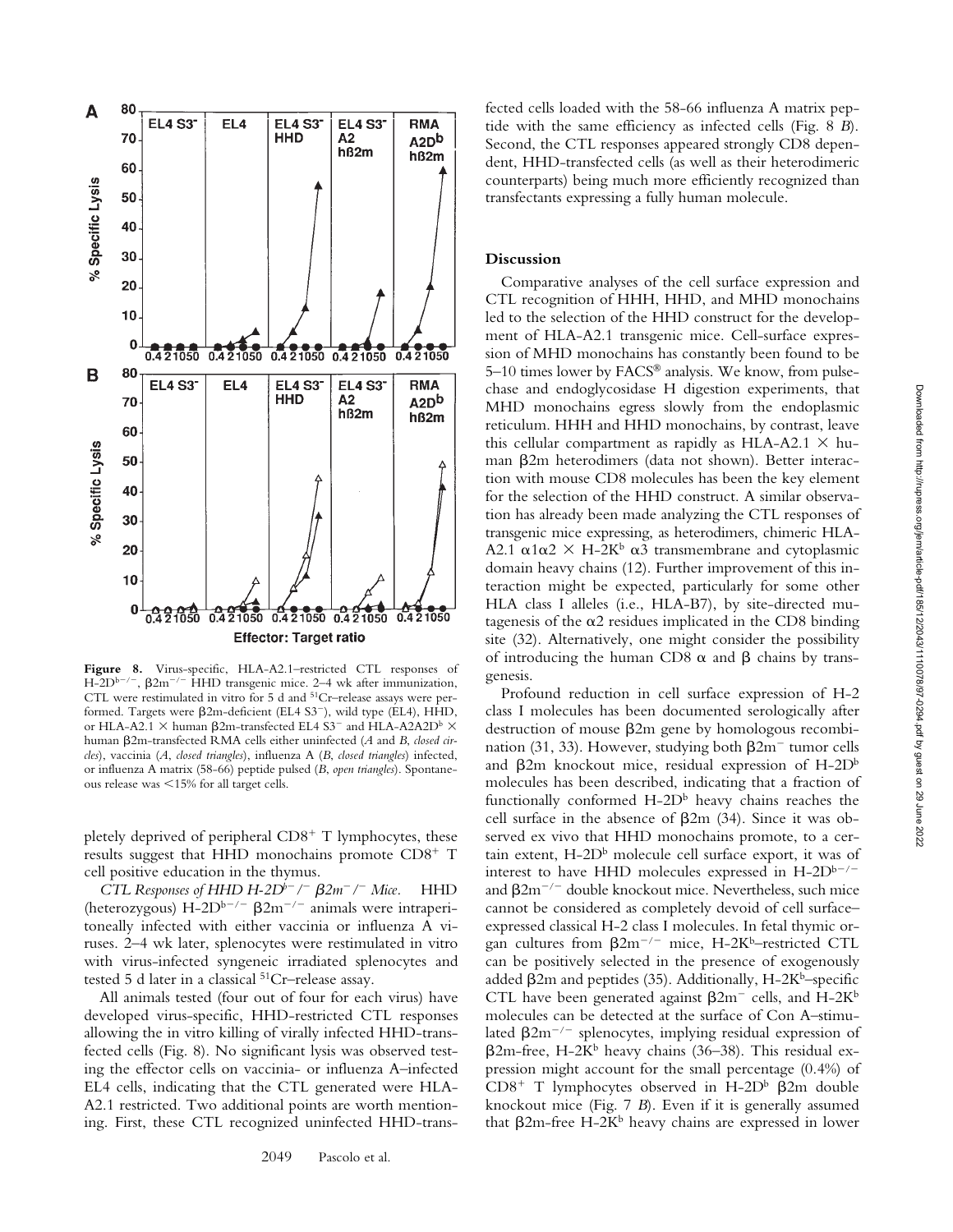Downloaded from htp://rupress.org/jem/article-pdf/185/12/2043/1110078/97-0294.pdf by guest on 29 June 2022 Downloaded from http://rupress.org/jem/article-pdf/185/12/2043/1110078/97-0294.pdf by guest on 29 June 2022

amounts than  $\beta$ 2m-free H-2D<sup>b</sup> heavy chains, it may be of interest to derive H-2K<sup>b</sup>, H-2D<sup>b</sup>,  $\beta$ 2m triple knockout mice.

Despite the residual expression of  $\beta$ 2m-free H-2Kb heavy chains and the relatively low expression level (for which we do not have definitive explanation) of HHD monochains by HHD (heterozygous) transgenic  $H$ -2D $\frac{b}{2}$   $\beta$ 2m double knockout mice, the results reported indicate efficient usage of the HLA-A2.1 monochain both at the educational and effector levels by the mouse CD8<sup>+</sup> T lymphocytes. Expression of the monochain restores a sizable and diversified CD8<sup>+</sup> T cell repertoire, supporting the notion that no significant species bias prevents interactions between mouse TCR and HLA class I molecules (8, 13). More complete restoration is anticipated once animals homozygous for the transgene will be isolated. It might be of importance to reach expression levels similar to those observed at the surface of human cells to study CTL responses against peptides that interact or are recognized with relatively low affinity. In the absence of both  $H\text{-}2D^b$  and mouse  $\beta$ 2m, it must be assumed that most peripheral  $CD8<sup>+</sup>$  T lymphocytes have been educated in the thymus on HHD monochains. This should facilitate the study of HLA class I–restricted responses compared to classical transgenic mice. One might hope that the information gained with these animals will be of human relevance. Two recently reported studies have indicated significant overlap between HLA-A2.1 transgenic mice and human CTL responses assaying a large panel of hepatitis C- and hepatitis B virus-derived T cell epitopes (39, 40). The development in HHD animals of potent CTL responses against the immunodominant (in HLA-A2.1 individuals) matrix peptide, documented in this report, also support such possibility. We are planning to use these animals for a comparative study of the vaccine potential of the HLA-A2.1–restricted T cell epitopes already characterized in various human diseases and a comparison of the different vaccine strategies.

The authors are grateful to Drs. T. Meo and C. Babinet for helpful discussion, Drs. E. Mottet, J.-P. Abastado, V. Engelhard, J.-C. Manuguerra, and G. Hämmerling for providing 2m cDNA, cells, and viruses, L. Anderson and A. Jeske for H-2D<sup>b-/-</sup> mouse husbandry, P. Marchand for producing HHD transgenic animals, and Drs. M. Cochet, S. Dethlefs, and S. Wain-Hobson for careful reading of the manuscript.

During her postdoctoral stay at the Centre for Genome Research (Edinburgh, U.K.), B. Pérarnau was a recipient of a fellowship from the Human Frontier Science Program Organisation. The Centre for Genome Research is supported by the Biotechnology and Biological Sciences Research Council of the United Kingdom. This work was funded by the Institut Pasteur and by grants from the Association pour la Recherche contre le Cancer, the Ligue contre le Cancer, and the Pasteur-Weizmann committees.

Address correspondence to Béatrice Pérarnau, Institut Pasteur, Département SIDA-Rétrovirus, Unité d'Immunité Cellulaire Antivirale, 28 rue du Dr Roux, 75724 Paris Cedex 15, France. The present address of S. Pascolo is IMBB, Forth-Hellas P.O. Box 1527, Vassilika Vouton, Heraklion 711 10, Crete, Greece.

*Received for publication 19 February 1997.*

#### **References**

- 1. Arnold, B., and G.J. Hämmerling. 1991. MHC class-I transgenic mice. *Annu. Rev. Immunol.* 9:297–322.
- 2. Dill, O., F. Kievits, S. Koch, P. Ivanyi, and G.J. Hämmerling. 1988. Immunological function of HLA-C antigens in HLA-Cw3 transgenic mice. *Proc. Natl. Acad. Sci. USA.* 85: 5664–5668.
- 3. Kievits, F., P. Ivanyi, P. Krimpenfort, A. Berns, and H.L. Ploegh. 1987. HLA-restricted recognition of viral antigens in HLA transgenic mice. *Nature (Lond.).* 329:447–449.
- 4. Kievits, F., J. Wijffels, W. Lokhorst, and P. Ivanyi. 1989. Recognition of xeno-(HLA, SLA) major histocompatibility complex antigens by mouse cytotoxic T cells is not H-2 restricted: a study with transgenic mice. *Proc. Natl. Acad. Sci. USA.* 86:617–620.
- 5. Kievits, F., W. Lokhorst, and P. Ivanyi. 1990. Abnormal anti-viral immune response in mice is corrected in HLA-B27.2-transgenic mice. *Eur. J. Immunol.* 20:1189–1192.
- 6. Kievits, F., W.J. Boerenkamp, W. Lokhorst, and P. Ivanyi. 1990. Specificity and frequency of primary anti-HLA cyto-

toxic T lymphocytes in normal and HLA-B27.2, HLA-B27.5, and HLA-Cw3-transgenic mice. *J. Immunol.* 144: 4513–4519.

- 7. Barra, C., B. Pérarnau, P. Gerlinger, M. Lemeur, A. Gillet, P. Gibier, and F. Lemonnier. 1989. Analysis of the anti-HLA-Cw3 CTL response of HLA-B7  $\times$  human  $\beta$ 2m double transgenic mice. *J. Immunol.* 143:3117–3124.
- 8. Engelhard, V.H., E. Lacy, and J.P. Ridge. 1991. Influenza A–specific, HLA-A2.1 restricted cytotoxic T lymphocytes from HLA-A2.1 transgenic mice recognize fragments of the M1 protein. *J. Immunol.* 146:1226–1232.
- 9. Epstein, H., R. Hardy, J.S. May, M.H. Johnson, and N. Holmes. 1989. Expression and function of HLA-A2.1 in transgenic mice. *Eur. J. Immunol.* 19:1575–1583.
- 10. Le, A.-X.T., E.J. Bernhard, M.J. Holterman, S. Strub, E. Lacy, and V. Engelhard. 1989. Cytotoxic T cell responses in HLA-A2.1 transgenic mice: recognition of HLA alloantigens and utilization of HLA-A2.1 as a restriction element. *J. Immunol.* 142:1366–1371.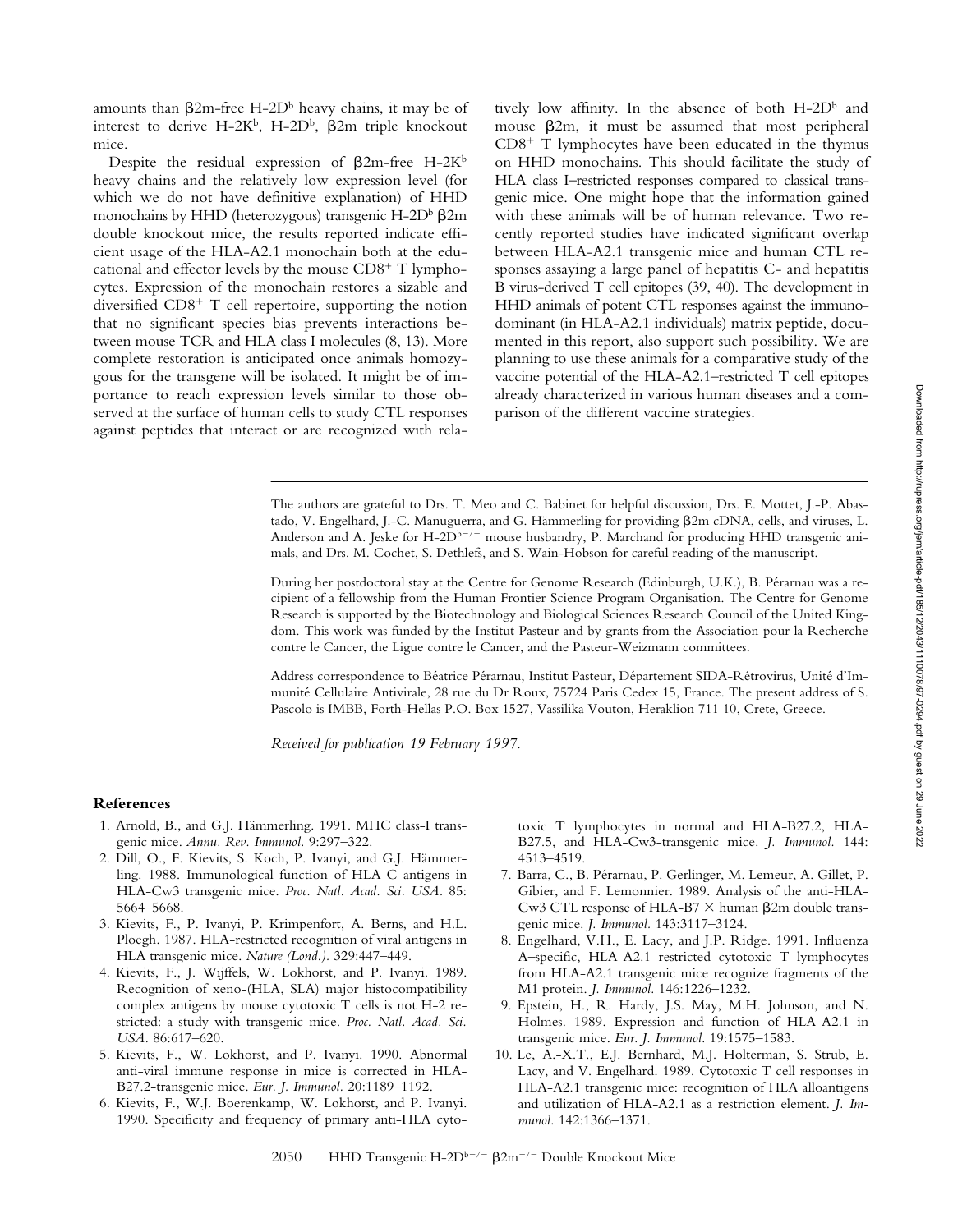- 11. Kalinke, U., B. Arnold, and G. Hämmerling. 1990. Strong xenogeneic HLA response in transgenic mice after introducing an α3 domain into HLA-B27. *Nature (Lond.)*. 348:642-644.
- 12. Vitiello, A., D. Marchesini, J. Furze, L.A. Sherman, and R.W. Chesnut. 1991. Analysis of the HLA-restricted influenza-specific cytotoxic T lymphocyte response in transgenic mice carrying a chimeric human–mouse class I major histocompatibility complex. *J. Exp. Med.* 173:1007–1015.
- 13. Barra, C., H. Gournier, Z. Garcia, P. N. Marche, E. Jouvin-Marche, P. Briand, P. Filippi, and F.A. Lemonnier. 1993. Abrogation of H-2 restricted responses and efficient recognition of HLA-A3 molecules in DBA/2 HLA/A24 responder mice. *J. Immunol.* 150:3681–3689.
- 14. Man, S., J.P. Ridge, and V. Engelhard. 1994. Diversity and dominance among TCR recognizing HLA-A2.1<sup>+</sup> influenza matrix peptide in human class I transgenic mice. *J. Immunol.* 153:4458–4467.
- 15. Grosveld, F.G., T. Lund, E.J. Murray, A.L. Mellor, H.H.W. Dahl, and R.A. Flavell. 1982. The construction of cosmid libraries which can be used to transform eukaryotic cells. *Nucleic Acids Res.* 10:6715–6732.
- 16. Le Mouellic, H., Y. Lallemand, and P. Brulet. 1990. Targeted replacement of the homeobox gene Hox-3.1 by the *Escherichia coli* lacZ in mouse chimeric embryos. *Proc. Natl. Acad. Sci. USA.* 87:4712–4716.
- 17. Smith, A.G. 1991. Culture and differenciation of embryonic stem cells. *J. Tissue Cult. Methods.* 13:89–94.
- 18. Saron, M., P. Truffa-Bachi, and J.-C. Guillon. 1989. Rapid enrichment of mouse natural killer cells by use of wheat germ agglutinin. *J. Immunol. Methods.* 59:151–158.
- 19. Lee, L., L. McHugh, R. Ribaudo, S. Kozlowski, D. Margulies, and M. Mage. 1994. Functional cell surface expression by a recombinant single-chain class I major histocompatibility complex molecule with a *cis*-active β2-microglobulin domain. *Eur. J. Immunol.* 24:2633–2639.
- 20. Toshitani, K., V. Braud, M.J. Browning, N. Murray, A.J. McMichael, and W.F. Bodmer. 1996. Expression of a singlechain HLA class I molecule in a human cell line: presentation of exogenous peptide and processed antigen to cytotoxic T lymphocytes. *Proc. Natl. Acad. Sci. USA.* 93:236–240.
- 21. Krimpenfort, P., G. Rudenko, F. Hochstenbach, D. Guessow, A. Berns, and H. Ploegh. 1987. Crosses of two independently derived transgenic mice demonstrate functional complementation of the genes encoding heavy (HLA-B27) and light (2-microglobulin) chains of HLA class I antigens. *EMBO (Eur. Mol. Biol. Organ.) J.* 6:1673–1676.
- 22. Pérarnau, B., A. Gillet, R. Hakem, M. Barad, and F.A. Lemonnier. 1988. Human  $\beta$ 2-microglobulin specifically enhances cell surface expression of HLA class I molecules in transfected murine cells. *J. Immunol.* 141:1383–1389.
- 23. MacDonald, H.R., A.L. Glasebrook, C. Bron, A. Kelso, and J.-C. Cerottini. 1982. Clonal heterogeneity in the functional requirement for Lyt-2/3 molecules on cytolytic T lymphocytes (CTL): possible implications for the affinity of CTL antigen receptors. *Immunol. Rev.* 68:89–115.
- 24. Ljunggren, H.G., N.J. Stam, C. Ohlén, J.J. Neefjes, P. Hoglund, M.T. Heemels, J. Bastin, T.N.M. Schumacher, A. Townsend, and K. Kärre. 1990. Empty MHC class I molecules come out in the cold. *Nature (Lond.).* 346:476–480.
- 25. Hunt, D.F., R.A. Henderson, J. Shabanowitz, K. Sakaguchi, H. Michel, N. Sevilir, A.L. Cox, E. Appella, and V.H. Engelhard. 1992. Characterization of peptides bound to the class I MHC molecule HLA-A2.1 by mass spectrometry. *Science*

*(Wash. DC).* 255:1261–1263.

- 26. Wei, M.L., and P. Cresswell. 1992. HLA-A2 molecules in an antigen-processing mutant cell contain signal sequence–derived peptides. *Nature (Lond.).* 356:443–446.
- 27. Sturmhofel, K., and G. Hämmerling. 1990. Reconstitution of H-2 class I expression by gene transfection decrease susceptibility to natural killer cells of an EL4 class I variant. *Eur. J. Immunol.* 20:171–177.
- 28. Rocca, A., A. Opolski, A. Samaan, B. Frangoulis, L. Degos, and M. Pla. 1992. Localization of the conformational alteration of MHC molecules induced by the association of mouse class I heavy chain with a xenogeneic  $\beta$ 2-microglobulin. *Mol. Immunol.* 29:481–487.
- 29. Allen, H., J. Fraser, D. Flyer, S. Calvin, and R. Flavell. 1986. 2-microglobulin is not required for cell surface expression of the murine class I histocompatibility antigen  $H$ -2D<sup>b</sup> or of a truncated H-2Db. *Proc. Natl. Acad. Sci. USA.* 83:7447–7451.
- 30. Mountford, P., B. Zevnik, A. Düwel, J. Nichols, M. Li, C. Dani, M. Robertson, I. Chambers, and A. Smith. 1994. Dicistronic targeting constructs: reporters and modifiers of mammalian gene expression. *Proc. Natl. Acad. Sci. USA.* 91: 4303–4307.
- 31. Koller, B.H., P. Marrack, J.W. Kappler, and O. Smithies. 1990. Normal development of mice deficient in β2-m, MHC class I proteins, and CD8<sup>+</sup> T cells. Science (Wash. DC). 248: 1227–1230.
- 32. Sun, J., D.J. Leahy, and P.B. Kavathas. 1995. Interaction between CD8 and major histocompatibility complex (MHC) class I mediated by multiple contact surfaces that include the  $\alpha$ 2 and  $\alpha$ 3 domains of MHC class I. *J. Exp. Med.* 182:1275– 1280.
- 33. Zijlstra, M., M. Bix, N. Simister, J. Loring, D. Raulet, and R. Jaenisch. 1990. ß2-microglobulin deficient mice lack CD4<sup>-8+</sup> cytolytic T cells. Nature (Lond.). 344:742-746.
- 34. Bix, M., and D. Raulet. 1992. Functionally conformed free class I heavy chains exist on the surface of  $\beta$ 2- microglobulin negative cells. *J. Exp. Med.* 176:829–834.
- 35. Hogquist, K.A., S.C. Jameson, W.R. Heath, J.L. Howard, M.J. Bevan, and F.R. Carbone. 1994. T cell receptor antagonist peptides induce positive selection. *Cell.* 76:17–27.
- 36. Glas, R., L. Franksson, C. Öhlén, P. Höglund, B. Koller, H. Ljunggren, and K. Kärre. 1992. Major histocompatibility complex class I-specific and -restricted killing of  $\beta$ 2-microglobulin-deficient cells by CD8<sup>+</sup> cytotoxic T lymphocytes. Proc. *Natl. Acad. Sci. USA.* 89:11381–11385.
- 37. Glas, R., C. Öhlén, P. Höglund, and K. Kärre. 1994. The CD8<sup>+</sup> T cell repertoire in  $\beta$ 2-microglobulin-deficient mice is biased towards reactivity against self–major histocompatibility class I. *J. Exp. Med.* 179:661–672.
- 38. Machold, R.P., S. Andrée, L. Van Kaer, H.-G. Ljunggren, and H.L. Ploegh. 1995. Peptide influences the folding and intracellular transport of free major histocompatibility complex class I heavy chains. *J. Exp. Med.* 181:1111–1122.
- 39. Shirai, M., T. Arichi, M. Nishioka, T. Nomura, K. Ikeda, K. Kawanishi, V.H. Engelhard, S.M. Feinstone, and J.A. Berzofsky. 1995. CTL responses of HLA-A2.1–transgenic mice specific for hepatitis C viral peptides predict epitopes for CTL of humans carrying HLA-A2.1. *J. Immunol.* 154:2733–2742.
- 40. Wentworth, P., A. Vitiello, J. Sidney, E. Keogh, R. Chesnut, H. Grey, and A. Sette. 1996. Differences and similarities in the A2.1-restricted cytotoxic T cell repertoire in humans and human leukocyte antigen-transgenic mice. *Eur. J. Immunol.* 26:97–101.